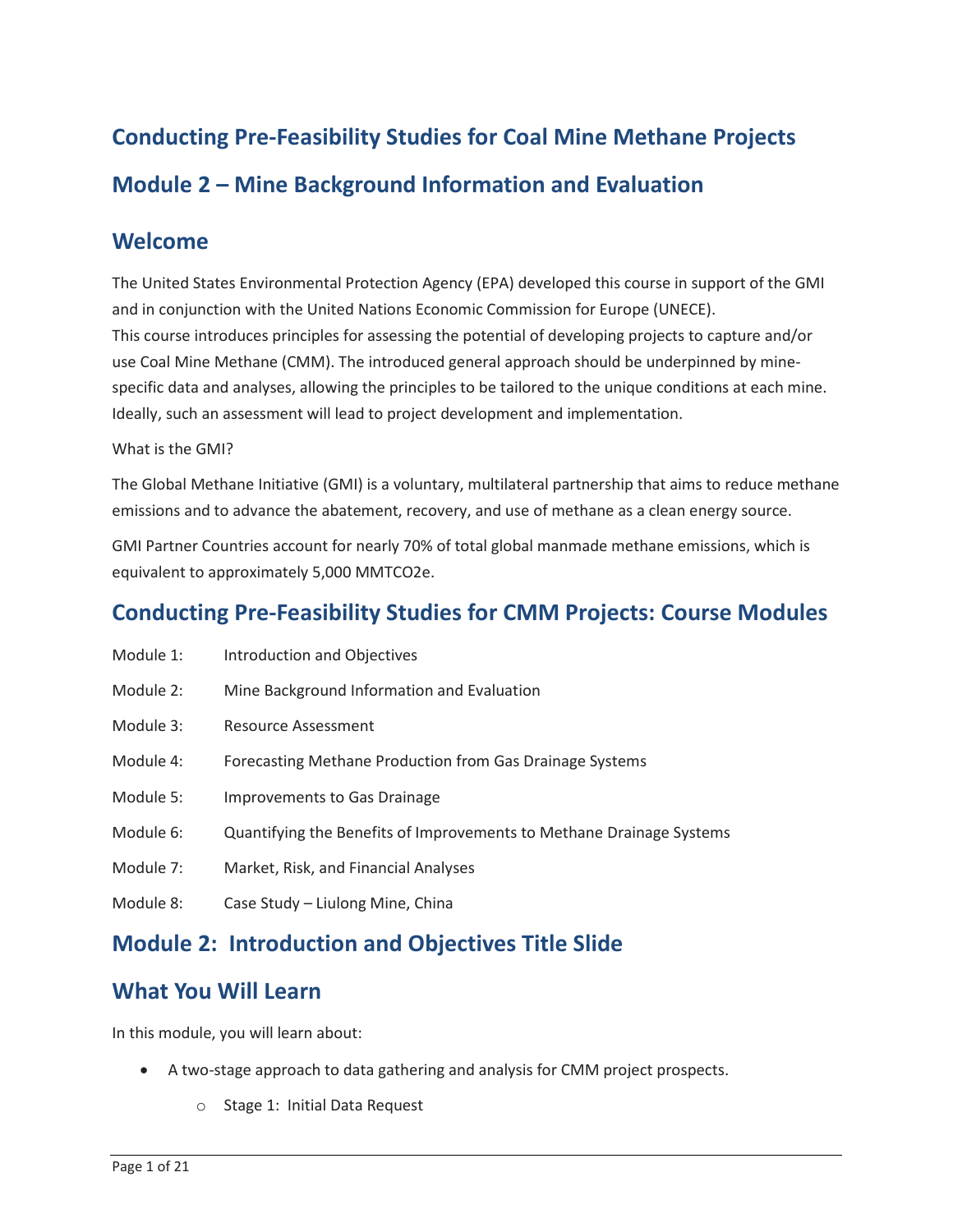- o Stage 2: Detailed Mine Evaluation
- How to identify the data requirements for each stage.
- How and why the data are collected and their relevance to a pre-feasibility study.

Time needed to complete this module – Approximately 45 minutes.

## **Two Stages of Mine Evaluation**

Mine evaluations for CMM projects are conducted through a two-stage approach:

- Stage 1: Initial data are requested from a mine owner/operator to obtain general mine background information.
- • Stage 2: Initial analysis is conducted, which might include: clarifying data, visiting a mine site and initiating a more detailed analysis.

## **Stage 1: Initial Data Request**

 a pre-feasibility study. Such a request is typically brief and in an easily understood format to ensure a The initial data request is a simplified request to obtain general but informative data at the beginning of quick response from the mine owner/operator.

 It can also rely on publicly available information, such as corporate annual reports, regulatory filings and other similar sources.

Additional follow-up with the owner/operator may be required.

### **Initial Data Request Questions**

The initial data request should answer the following questions:

- Who is the mine owner/operator and what is their interest, technical capacity and financial capability to support the project?
- Where would the project be located?
- Is there reasonable access to the site?
- • Does the owner/operator have experience hosting and/or developing other CMM or VAM projects?
- Is the gas resource potential sufficient to supply a CMM or VAM project over time?
- • Is the type of mining (longwall vs room-and-pillar) and the rate of coal production likely to release reliable, consistent, and predictable quantities of gas?
- Is the mine gas of a quantity and quality that is capable of supplying an end use?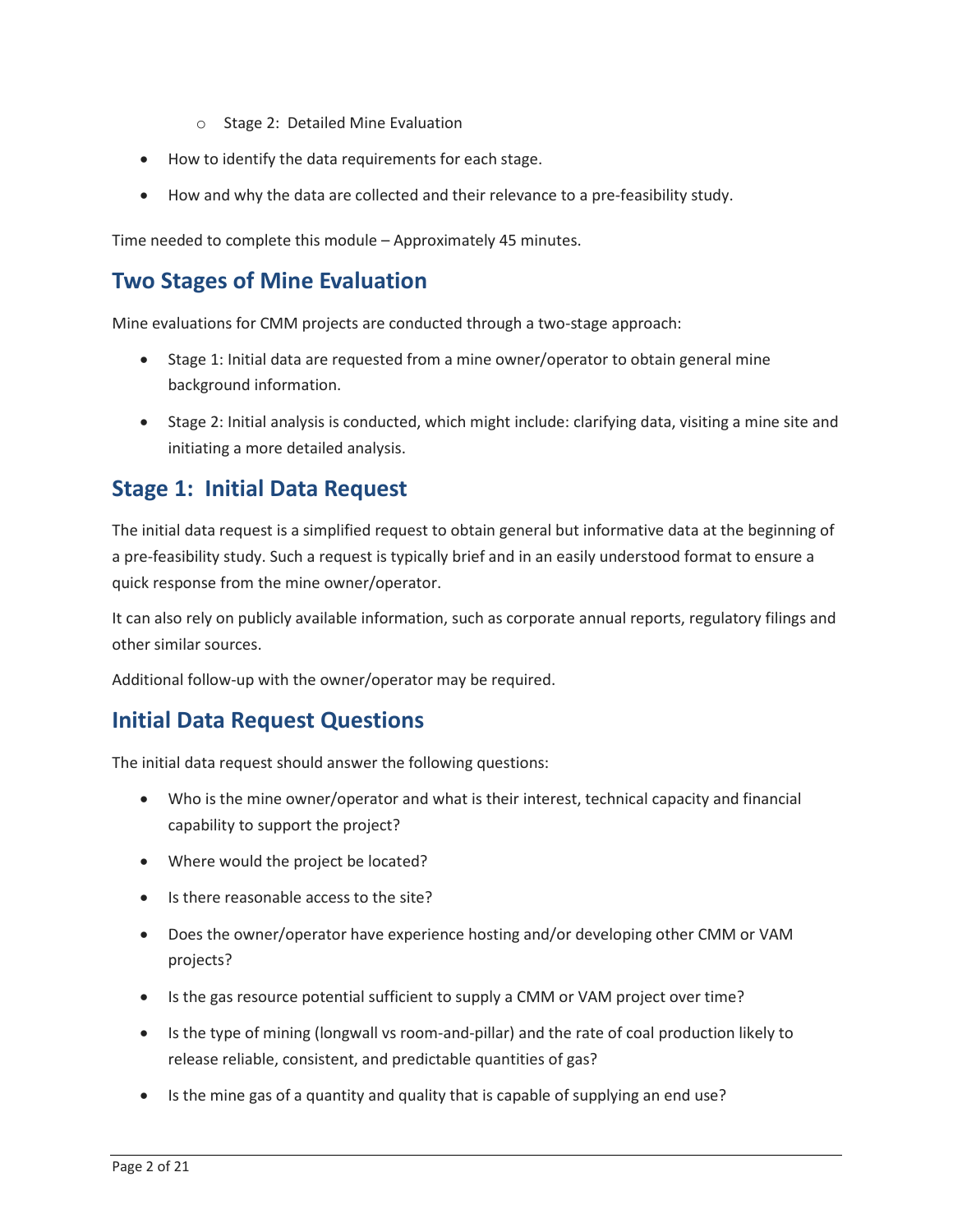## **Other Initial Data Request Questions**

Additional questions that are important to consider initially include:

- secure a net positive financial return? • Is the remaining life of the mine sufficient to plan, develop, construct and operate the project to
- • Are there any plans for a reserve addition that could impact project life and gas quality and quantity?
- Are there possible changes to the gas drainage system that could improve gas availability?
- What are the potential markets for use or destruction of the gas?
- Are there policy, legal or market drivers or barriers that could impact the project?
- Could the project face climatic, topographic or other technical challenges that would impact development and operation of the project?

## **Benefits of the Initial Data Request**

Benefits of conducting the initial data request include:

- Requires responses from mine owner/operator without significant level of effort.
- and site visits are not required. • Offers an opportunity for cost-effective data collection, since data can be transferred quickly
- Provides a basis for substantive engagement with the mine owner/operator.
- Allows for early-stage evaluation of CMM or VAM project potential before commitment of significant financial and labor resources for the pre-feasibility study.
- Highlights some notable issues that could impact a project and project structure.
- Flags items for more in-depth review and analysis

The table below provides an example of a simplified data request that is used by GMI and EPA.

Note that the data request can be tailored to the specific circumstances at a mine based on prior knowledge.

| <b>GMI/EPA Example Initial Data Request</b> |                                                                |  |  |  |  |
|---------------------------------------------|----------------------------------------------------------------|--|--|--|--|
|                                             | Name of coal mine                                              |  |  |  |  |
|                                             | Physical Address (with map and/or satellite photo if possible) |  |  |  |  |
|                                             | Parent company overview                                        |  |  |  |  |
|                                             | Name of mine contact/Position/Telephone and email details      |  |  |  |  |
|                                             | Date coal mine opened                                          |  |  |  |  |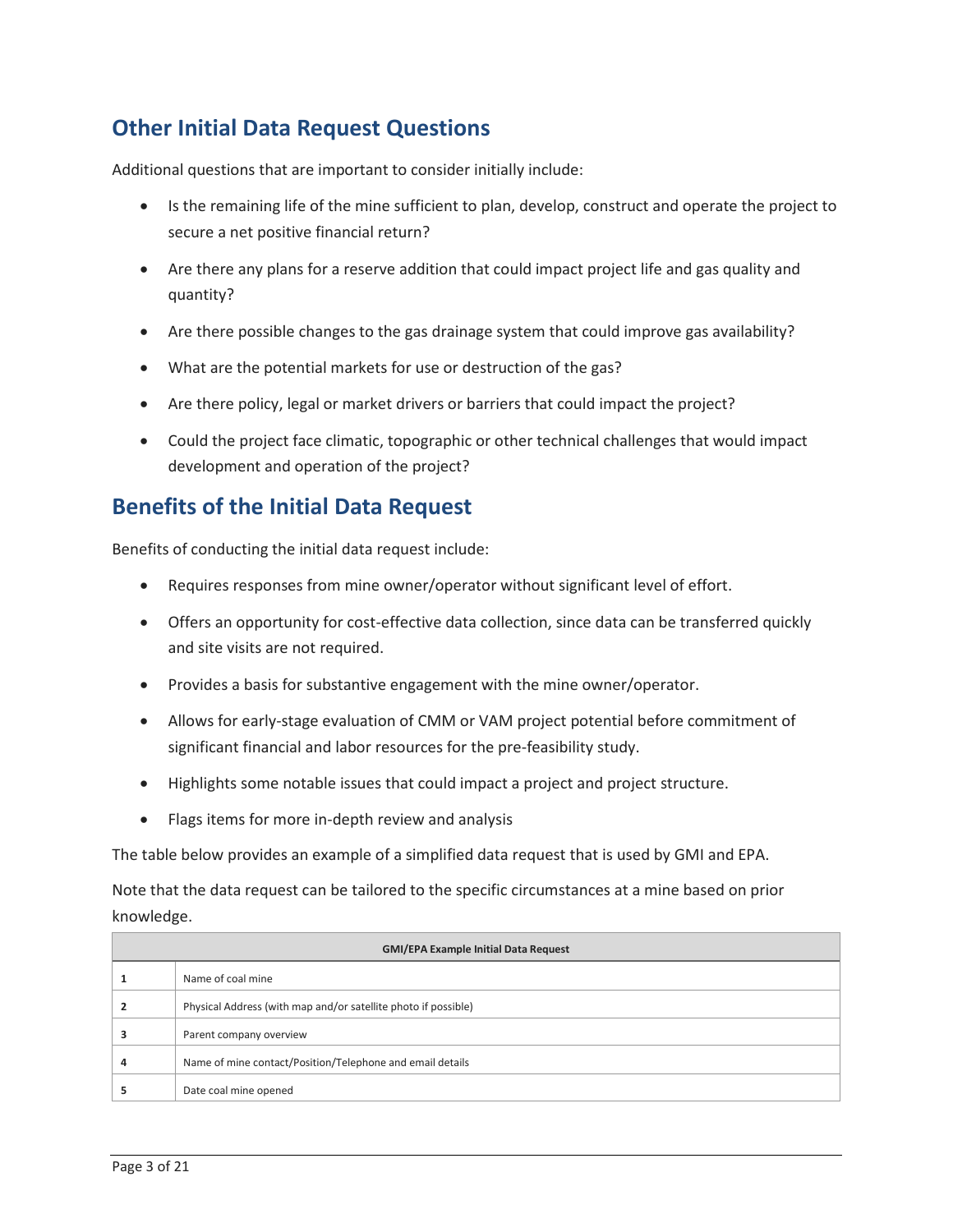| <b>GMI/EPA Example Initial Data Request</b> |                                                                                            |  |  |  |  |  |  |
|---------------------------------------------|--------------------------------------------------------------------------------------------|--|--|--|--|--|--|
| 6                                           | Coal and gas resources and reserves if known                                               |  |  |  |  |  |  |
| $\overline{7}$                              | Remaining life of mine (years)                                                             |  |  |  |  |  |  |
| 8                                           | Coal production capacity (tonnes per year)                                                 |  |  |  |  |  |  |
| 9                                           | Historical coal production - last 5 years (tonnes per year)                                |  |  |  |  |  |  |
| 10                                          | Depth of mining below surface                                                              |  |  |  |  |  |  |
| 11                                          | General description of topography (flat/rolling, hills, mountains)                         |  |  |  |  |  |  |
| $12 \overline{ }$                           | Subject to extreme weather conditions? What conditions and which season(s)?                |  |  |  |  |  |  |
| 13                                          | Mine gas emissions                                                                         |  |  |  |  |  |  |
| 14                                          | Total CH <sub>4</sub> emissions                                                            |  |  |  |  |  |  |
| 15                                          | VAM share of emissions                                                                     |  |  |  |  |  |  |
| 16                                          | Gas drainage system share of emissions                                                     |  |  |  |  |  |  |
| 17                                          | <b>Ventilation Data</b>                                                                    |  |  |  |  |  |  |
| 18                                          | Number of ventilation shafts in the mine                                                   |  |  |  |  |  |  |
| 19                                          | Airflow (m <sup>3</sup> /minute)                                                           |  |  |  |  |  |  |
| 23                                          | Maximum, minimum and average methane (CH <sub>4</sub> ) concentration                      |  |  |  |  |  |  |
| 24                                          | <b>Gas Drainage System</b>                                                                 |  |  |  |  |  |  |
| 25                                          | Description of gas drainage system used at the mine                                        |  |  |  |  |  |  |
| 26                                          | Average total gas production flow rate (m <sup>3</sup> /minute)                            |  |  |  |  |  |  |
| 27                                          | Average CH <sub>4</sub> concentration and normal range of CH <sub>4</sub> concentrations   |  |  |  |  |  |  |
| 28                                          | % of gas drainage that is vented to the atmosphere                                         |  |  |  |  |  |  |
| 29                                          | <b>CMM/VAM utilization</b>                                                                 |  |  |  |  |  |  |
| 30                                          | Provide a brief description of current, past or planned future CMM or VAM projects         |  |  |  |  |  |  |
| 31                                          | Is there an objective for the CMM/VAM project?                                             |  |  |  |  |  |  |
| 32                                          | Is there demand for heat, power or natural gas at the mine or locally?                     |  |  |  |  |  |  |
| 33                                          | Is access to the electricity grid or gas pipeline network possible?                        |  |  |  |  |  |  |
| 34                                          | Average cost of electricity, natural gas, and/or heat paid by the mine                     |  |  |  |  |  |  |
| 35                                          | Carbon market or other incentives available to a CMM/VAM project                           |  |  |  |  |  |  |
| 36                                          | Are there any mine safety, environmental, or other regulations affecting CMM/VAM projects? |  |  |  |  |  |  |
| 37                                          | Regional and National coal production, CMM emissions and CMM/VAM utilization data          |  |  |  |  |  |  |

## **Other Sources of Data**

Relevant data may also be available from other public sources, including:

- Corporate information
- Mine plans, including ventilation and degasification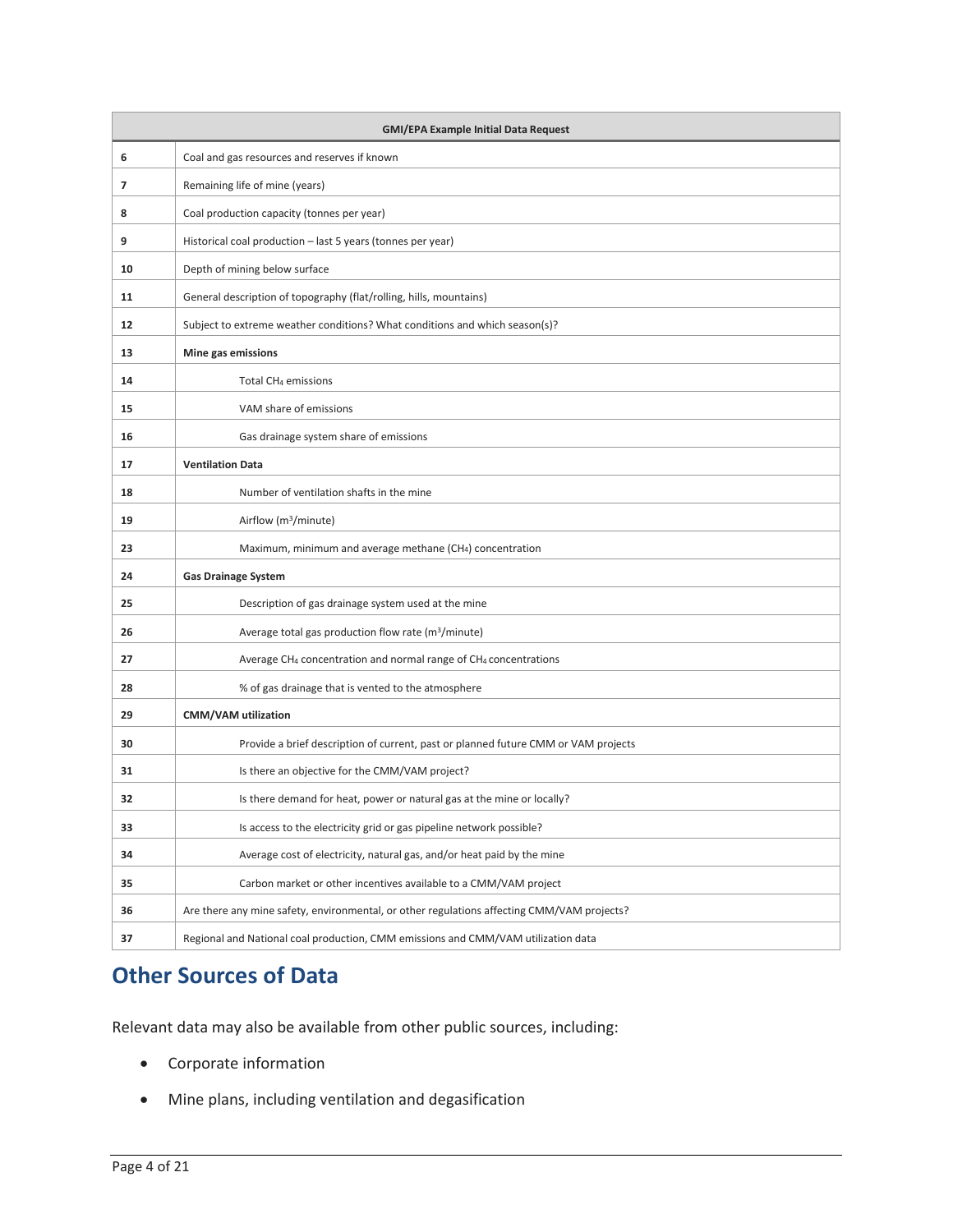- Geologic data
- National, regional, and mine-specific coal and gas production and sales
- National, regional, and mine-specific coal and gas reserves
- CMM project type (power generation, flaring, etc.) and emission reductions
- Natural gas infrastructure
- Potential markets for CMM, energy pricing and pricing for environmental attributes (e.g., carbon pricing, feed-in-tariffs, etc.)
- Mine safety records
- Topographic, geographic and meteorological information

## **Where to Find Other Data**

 Data can be found on the Internet, often with very limited effort, or through direct approaches to regulatory agencies.

Sources may include:

- Corporate annual reports, especially for publicly held companies
- Websites for mine owner/operators
- Other stakeholders such as GMI, USEPA, UNECE, CSIRO, CCII, and the International Centres of Excellence on CMM and other organizations
- Regulatory filings with regulatory agencies and design institutes
- Tax records showing gas and electricity production

### **Other Options to Locate Data**

 feasibility/pre-feasibility studies that are available to the public, as well as by checking: Data may also be found by reviewing conference and workshop presentations, papers and

- Documentation and websites for mine safety, energy, environmental and bilateral trade ministries.
- • Carbon registries and carbon trading programs such as the UNEP CDM pipeline and the California Cap-and-Trade Program.

## **Examples of Publicly Available Data**

Examples of public websites that provide mine information are presented below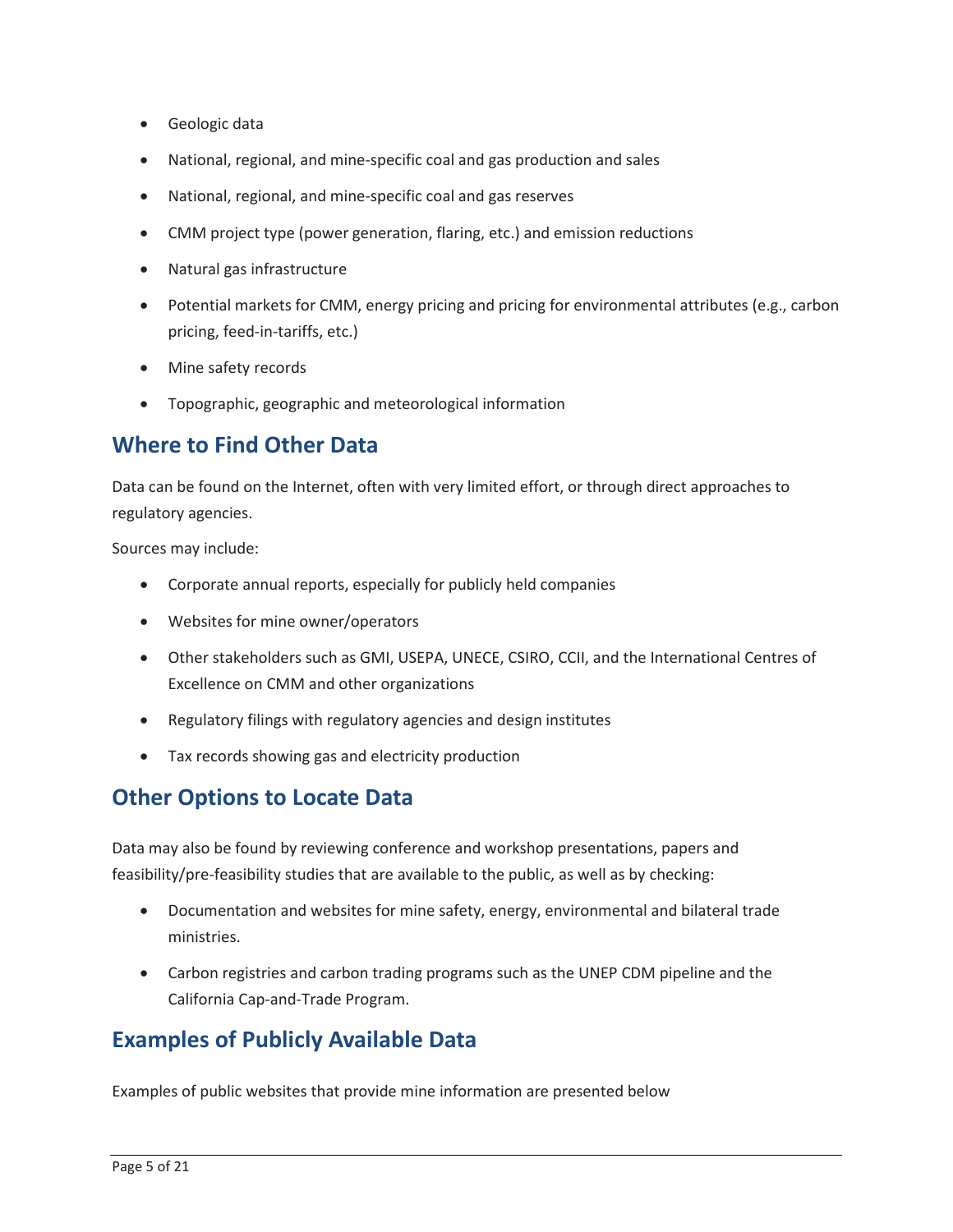- [Mine Safety and Health Administration](https://www.msha.gov/mine-data-retrieval-system)
- [Coalbed Methane Outreach Program](https://www.epa.gov/cmop)
- [Centre on Energy, Climate and Sustainable Development](https://www.cdmpipeline.org/)

## **Stage 2: Preparing for the Detailed Mine Evaluation**

Data obtained in response to the initial data request can be used to determine whether to continue with a pre-feasibility study.

If this initial analysis shows promising results, continuing the study will require:

- Additional clarification of responses to the initial data request.
- A detailed mine evaluation based on a more detailed data request.
- Site visit to review additional data at the mine, engage with the mine staff, and tour the surface and underground workings.

## **Objectives of the Detailed Mine Evaluation**

- Provide additional insight into the mine company management and operations.
- Confirm location of mine facilities and planned CMM project site and site access.
- Obtain detailed geologic data to confirm gas and coal resources necessary for accurate gas production forecasts.
- Obtain more detailed time-series data on coal production, drained gas production, and VAM emissions including variations in CH<sub>4</sub> concentrations and flow rates.
- • Gather mine maps showing longwall panels, mains, gate roads, ventilation circuits, boreholes and shafts.
- Obtain surface maps, cross sections, stratigraphic columns and geologic history.
- Confirm borehole designs for surface and in-mine pre-drainage and gob wells.
- Review gas drainage systems and the efficiency of those systems.
- Evaluate mine ventilation systems.

## **Benefits of a Detailed Mine Evaluation**

- Developing comprehensive knowledge of the mine operations and mine workings
- • Engaging directly with mine staff through site visits and visually inspecting surface installations and potentially underground workings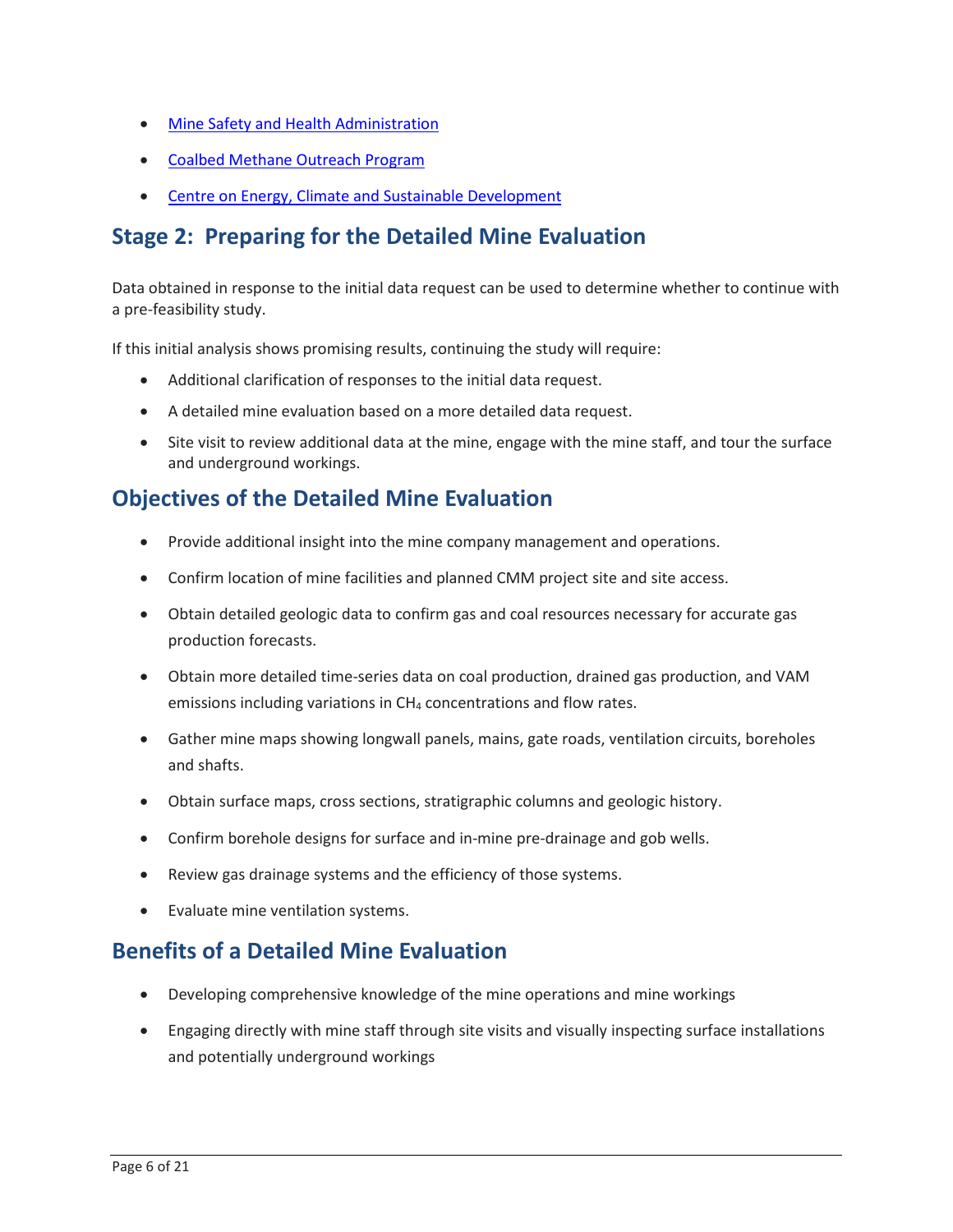The more accurate the data are that you are able to obtain, the more accurate the pre-feasibility study report will be.

## **Steps for a Detailed Mine Evaluation**

 The detailed mine evaluation typically requires additional data that may be obtained through numerous iterations.

Such data are relevant to the mine overview and characteristics, ventilation, and gas drainage.

#### Overview and Characteristics

- Mine Background History and Culture
- Mine Overview
- Characteristics Coal Production
- Characteristics Mining Hazards
- Characteristics Methane Emissions

#### Ventilation

- Ventilation Requirements
- Ventilation Mains
- Ventilation Practices
- Ventilation Methane Flow Distribution
- Ventilation Source of Emissions

#### Gas Drainage

- Gas Drainage Current Practices
- Gas Drainage In-seam Analysis
- Gas Drainage Gob Gas Analysis
- Gas Drainage Capture Efficiency

### **Mine Background - History and Culture**

 A better understanding of the target mine and the local coal industry and mining practices is obtained by researching:

- Regional history and adjacent mining
- Method of coal handling and transport
- Detailed topography
- Surface access to all mine operations including gas pumping stations and ventilation shafts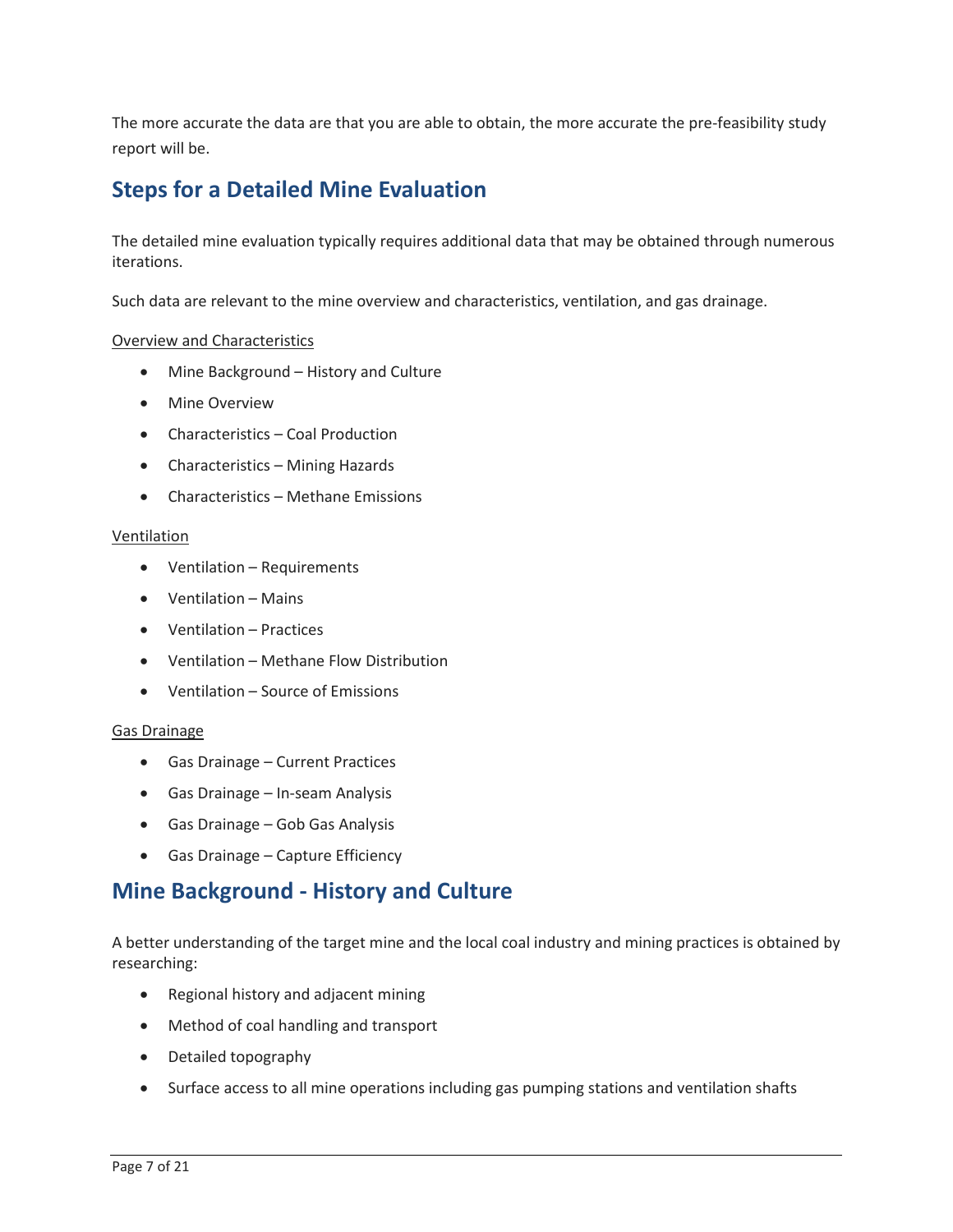- Surface rights and infrastructure
- Local industry

### **Mine Overview**

Obtain detailed mine maps that show the mine layout and production plan.

#### Purpose

- Improve understanding of mine operations
- Identify future mining districts including reserve additions
- Identify ventilation circuits and existing boreholes
- Necessary to ultimately decide on placement and scheduling of boreholes for improved gas drainage

#### Data Required

- All mining levels
- Men and materials egress routes
- Coal production/belt routes
- Sealed areas
- Developments
- Longwalls
- Timing map

### **Coal Production**

Obtain historical coal production data and the mine's production forecast, including:

- Run of Mine "ROM" production
- Clean or saleable production

These data are used to understand:

- Mine operational history
- Production capacity
- Future production plans that can impact a CMM project and mine gas production
- Possibly correlate trends in gas production to coal production

### **Mining Hazards**

 Identify mining hazards that can impact coal production, gas emissions and general mine safety, which may include the following: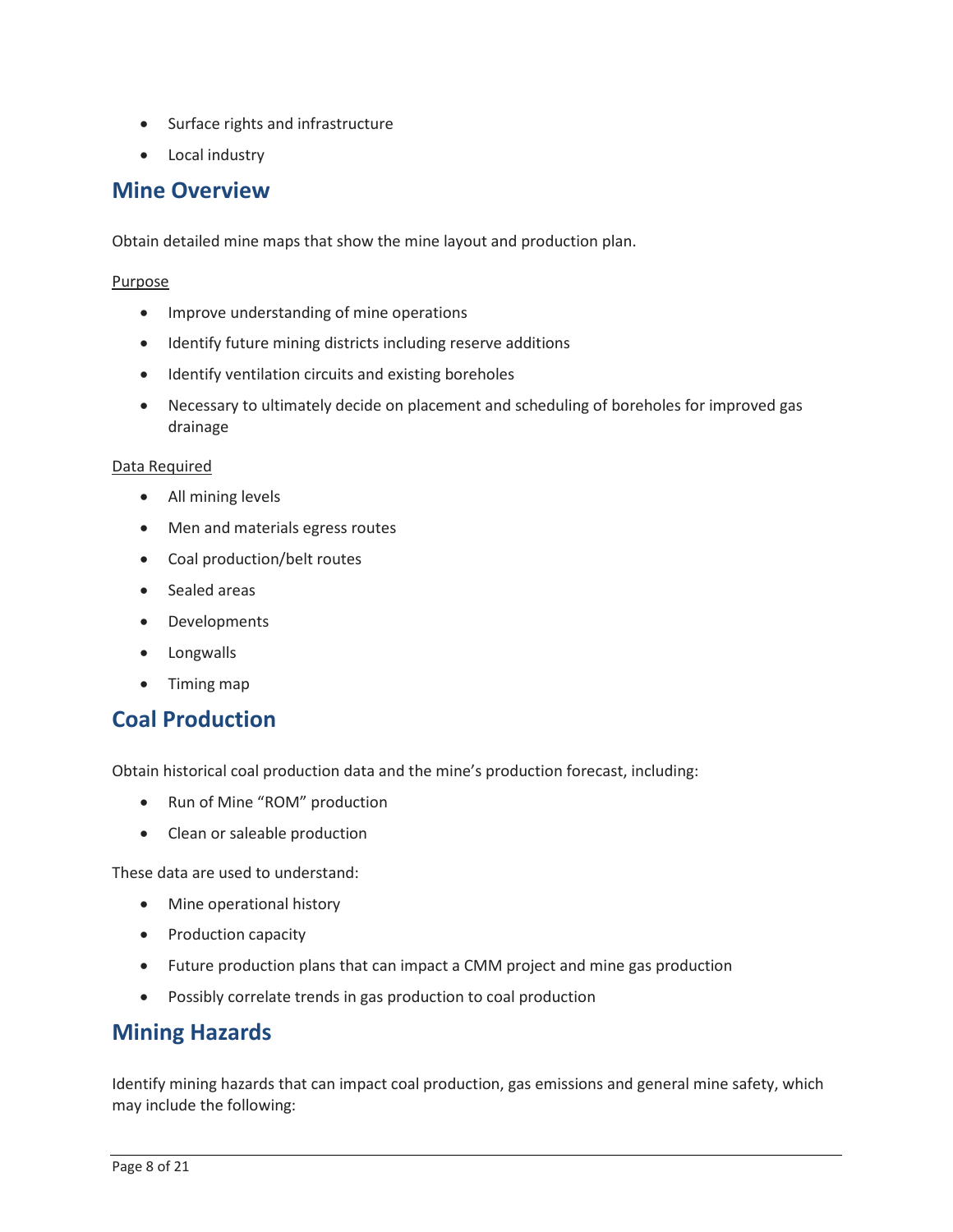#### Coal Production

- Methane related delays
- Methane ignitions
- Gas outbursts
- Spontaneous combustion

#### Structural Concerns

- Vertical stresses
- Horizontal stresses
- Potential for air pockets and water reservoirs (especially in karst formations)
- Igneous intrusions

#### Historical Information

- Methane-related explosions
- Mine fires

### **Methane Emissions**

 Obtain more detailed time-series methane emissions data. This provides a clear picture of historical methane production and the relationship between ventilation and gas drainage.

Important data include:

- Methane vented and methane drained
- Historical emissions
- Specific emissions  $(m^3 CH_4/t \text{ coal mined})$
- Gas composition
- Percent methane vented and percent methane

### **Ventilation Requirements**

Mine ventilation systems are essential to the underground workings and are required by regulation. They introduce fresh air and remove dust and gases, including methane.

 Ventilation systems are the first step in removing methane from the mine. Mines will attempt to balance methane capture through ventilation and gas drainage systems to minimize costs while maximizing capture.

Data that are Necessary to Assess the Ventilation System

- Minimum airflow and maximum velocity
- Maximum methane concentration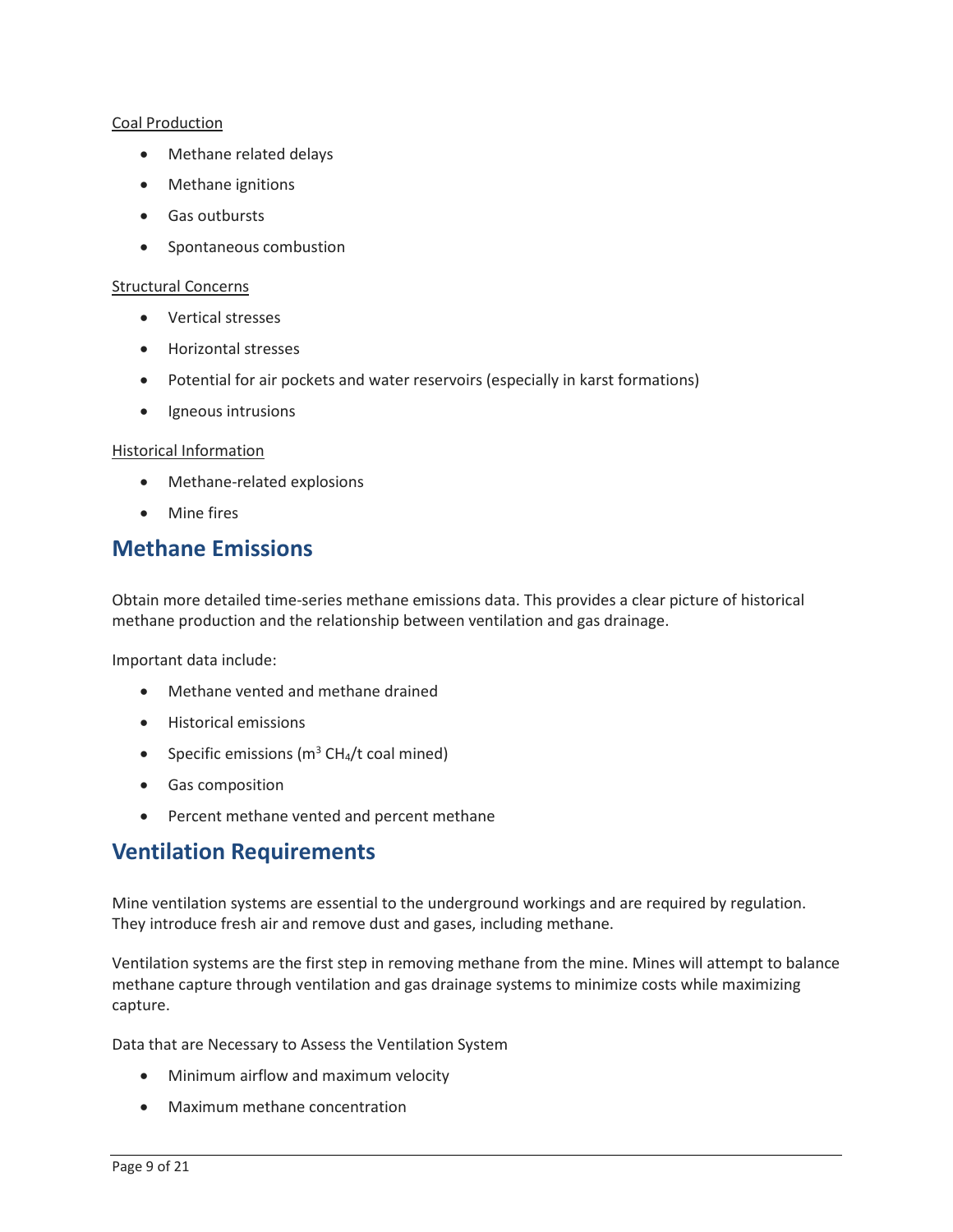- Beltways
- Gob ventilation (bleeder shafts)
- Sealed airways
- Booster fans and main fans

### **Ventilation Main**

 The ventilation main is the primary ventilation circuit to introduce fresh air into the mine working areas. It is important to understand the type of ventilation system and the capacity of the system. Data to collect include:

- The ventilation system
	- o "Exhaust" system pulling air through the mine from the intake shafts
	- o "Forcing" system pushing air through the mine to uptake exhaust shafts
- Main fan performance
- Main fan capacity

### **Ventilation Practices**

Depending on the purpose of the pre-feasibility study, additional data on ventilation practices may benefit the study.

- Necessary for a VAM project pre-feasibility study
- • May benefit a gas drainage-based CMM project pre-feasibility study if ventilation practices could impact the volumes and  $CH_4$  concentrations in gas drainage

Ventilation Practice Data to Collect

- Ventilation surveys and network modeling
- Ventilation practice used for developments
- Ventilation practice used for longwall panels and longwall districts
- Ventilation measurement locations and methodology

### **Methane Flow Distribution**

 Methane flow distribution data contribute to understanding the gas balance of the mine. Methane flow distribution data:

- Support design of the gas drainage plan
- Provide the basis for potential improvements to the ventilation plan

Methane Flow Distribution Data to Collect

• Gas Flow/Concentration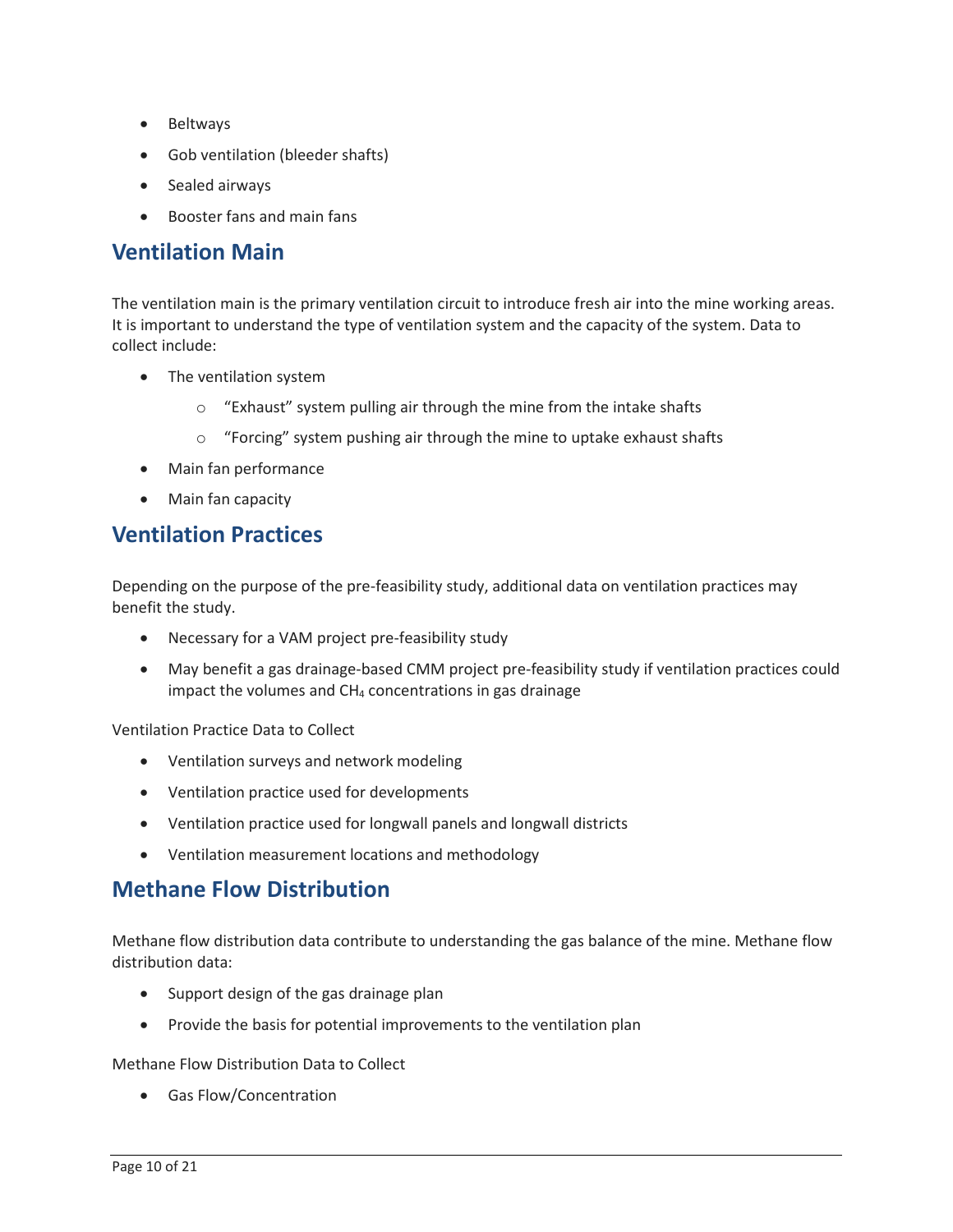- o Development section
- o Longwall districts, panels and faces
- Mine Wide
	- o Gas flow distribution
	- o Concentration distribution

### **Ventilation Sources of Emissions**

It is very important to understand the source of emissions into the mine ventilation systems.

 The full list of emission sources may not exist in every case, but effort should be made to identify the most significant contributing sources and the entry points of emissions into ventilation.

### **Potential Ventilation Sources of Emissions**

In addition to distribution of emissions, a study should assess emission characteristics, location and source.

Ventilation Emissions Considerations:

#### Characteristics

- Operating coal faces
- Start of longwall panels
- Gas bearing underlying strata
- Charged deep underlying gas sources

#### Location

- Roof fractures
- Floor fractures
- Working seam
- Behind shields
- Gob, bleeders, belt, transported coal

#### Source

- Mining seam
- Gas bearing overlying strata
- Gas bearing underlying strata
- Charged deep underlying gas sources

### **Gas Drainage Practices**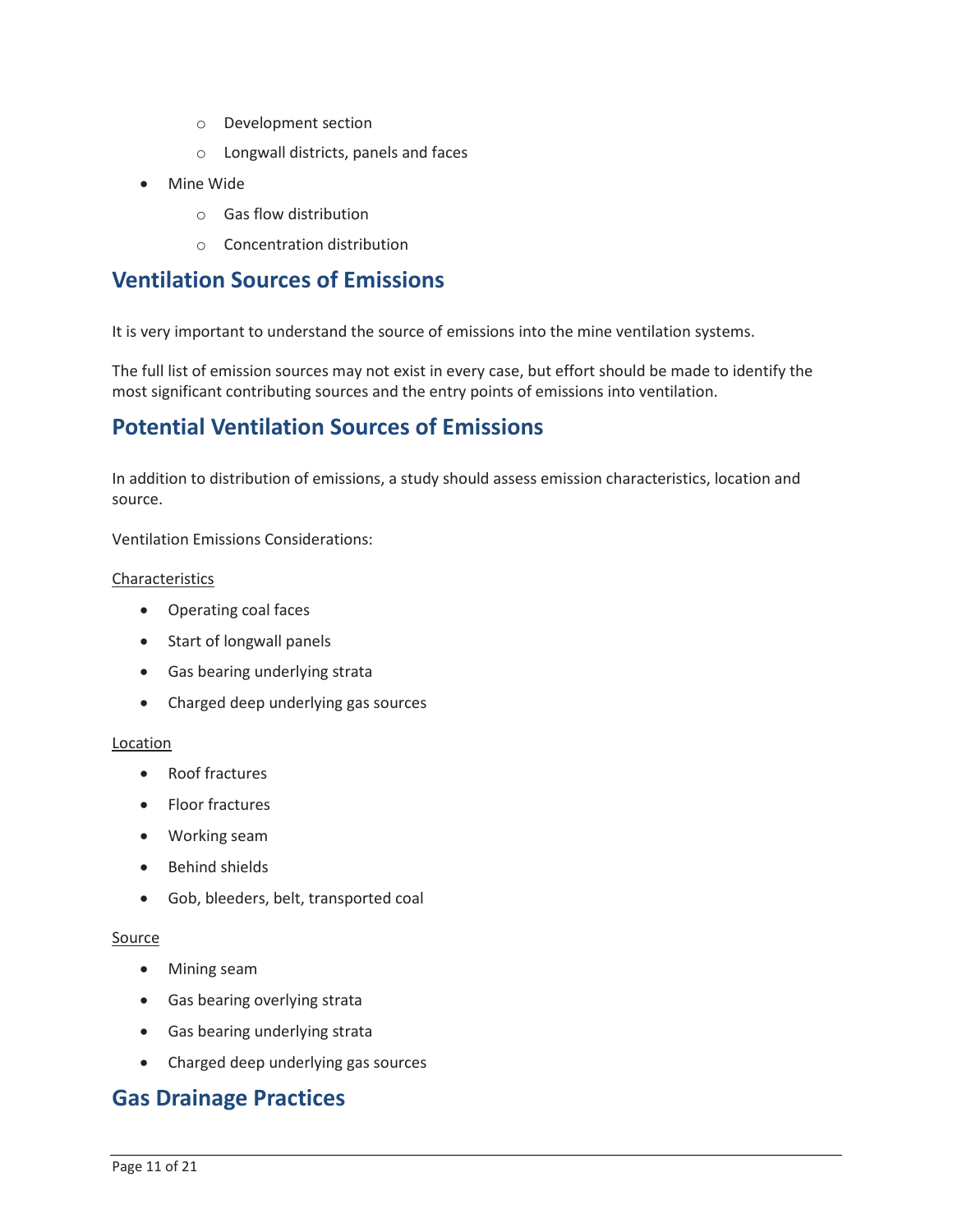Gas drainage is the removal of CMM through a system of pre-mine or post-mine boreholes or drainage galleries, and the collection and movement of that gas through a pipeline network to the surface.

Understanding the existing drainage system is critical for a pre-feasibility study for the following reasons:

- Impacts mine gas balance
- Provides data on gas availability and drainage efficiency
- Provides basis for proposing improvements to gas drainage

### **Gas Drainage Current Practices: Boreholes**

Various pre-drainage techniques exist and are dependent on mining operations, gas properties, typical practice and availability. The following lists common techniques employed by mines worldwide:

- Surface vertical pre-drainage boreholes
- Horizontal surface in-seam or in-mine gob boreholes
- Surface gob wells
- In-mine horizontal gob wells
- In-mine cross-measure boreholes
- Overlying or underlying drainage galleries

## **Borehole Data**

For all existing boreholes, effort should be made to collect data on:

- The approach
- Borehole/well patterns
- Overall gas production
- Overall gas concentration
- Recovery duration

If available, review time series gas production and methane concentration data rather than single measurements.

 For example, continuously monitored, hourly or daily measurements will be more accurate and provide greater confidence in the data.

## **Gas Drainage Current Practices: Gas Collection**

 boreholes to the surface to be used or vented. The system often includes dewatering and dust removal A gas collection system is a network of pipeline and vacuum pumps that move produced CMM from equipment.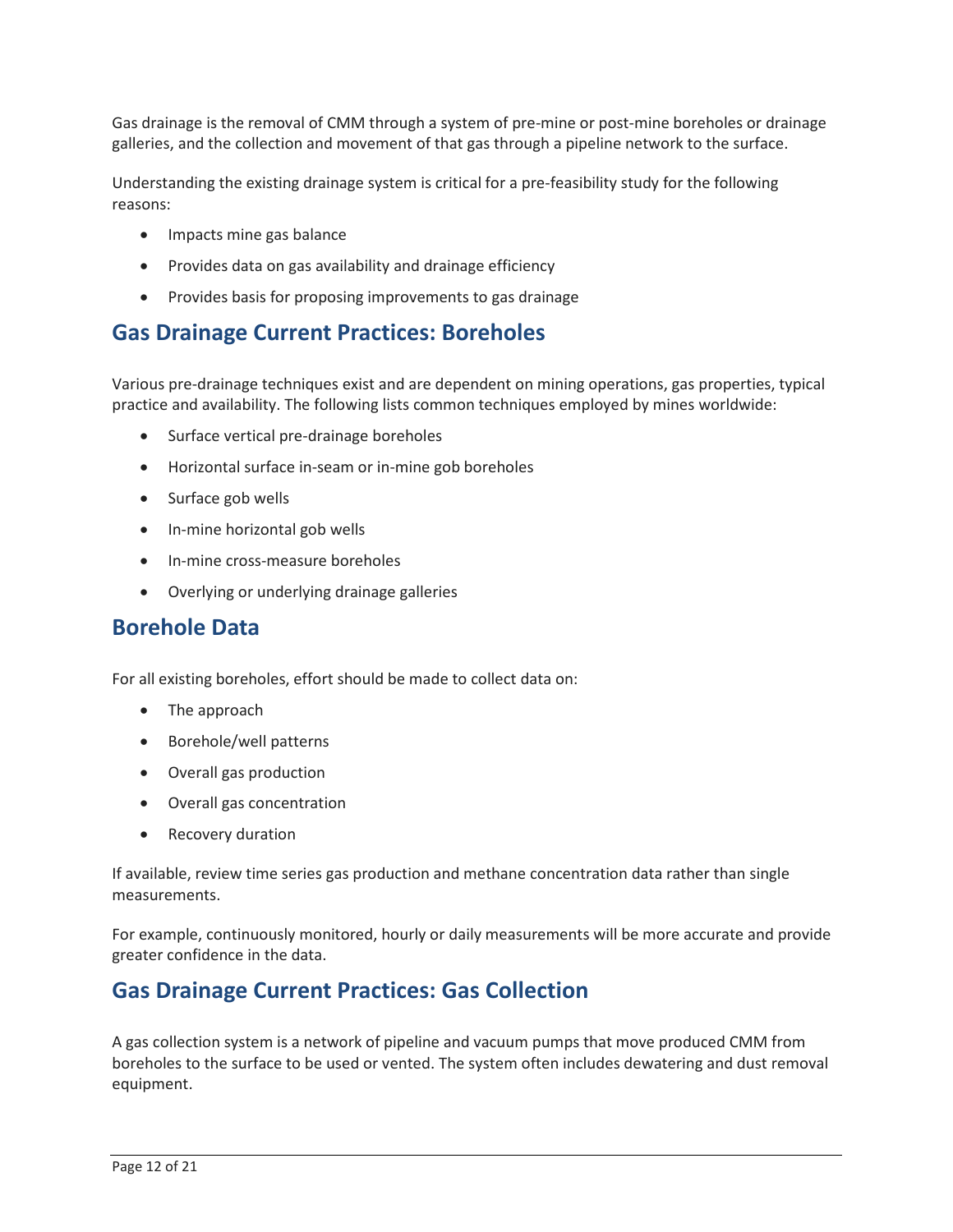and impact the operation of a CMM utilization project. Air ingress into the gas collection system can compromise mine safety, reduce efficiency of gas drainage

### **Data on Gas Collection**

Gas collection data to obtain include:

- Approach
- Pipeline routes
- Pipeline characteristics
- Integrity monitoring
- Performance monitoring
- Overall production
- Overall performance
- **Capacity**

## **In-seam Analysis: Individual Borehole Performance**

Individual borehole performance should be reviewed and assessed. Borehole-specific data derived from a consistent and regular monitoring program should be available for review.

Information regarding the following are required to assess in-seam drainage:

- Gas production rates
- Rate vs. time
- Residual gas content
- Effectiveness
- Costs

## **Drilling Techniques and Production Casing**

 Additional data on the drilling techniques and production casing will provide a more complete picture of the effectiveness of current drainage practices. Relevant data include:

#### Standpipe

- Specifications
- Grouting procedures
- Pressure testing

#### Drilling

• Technique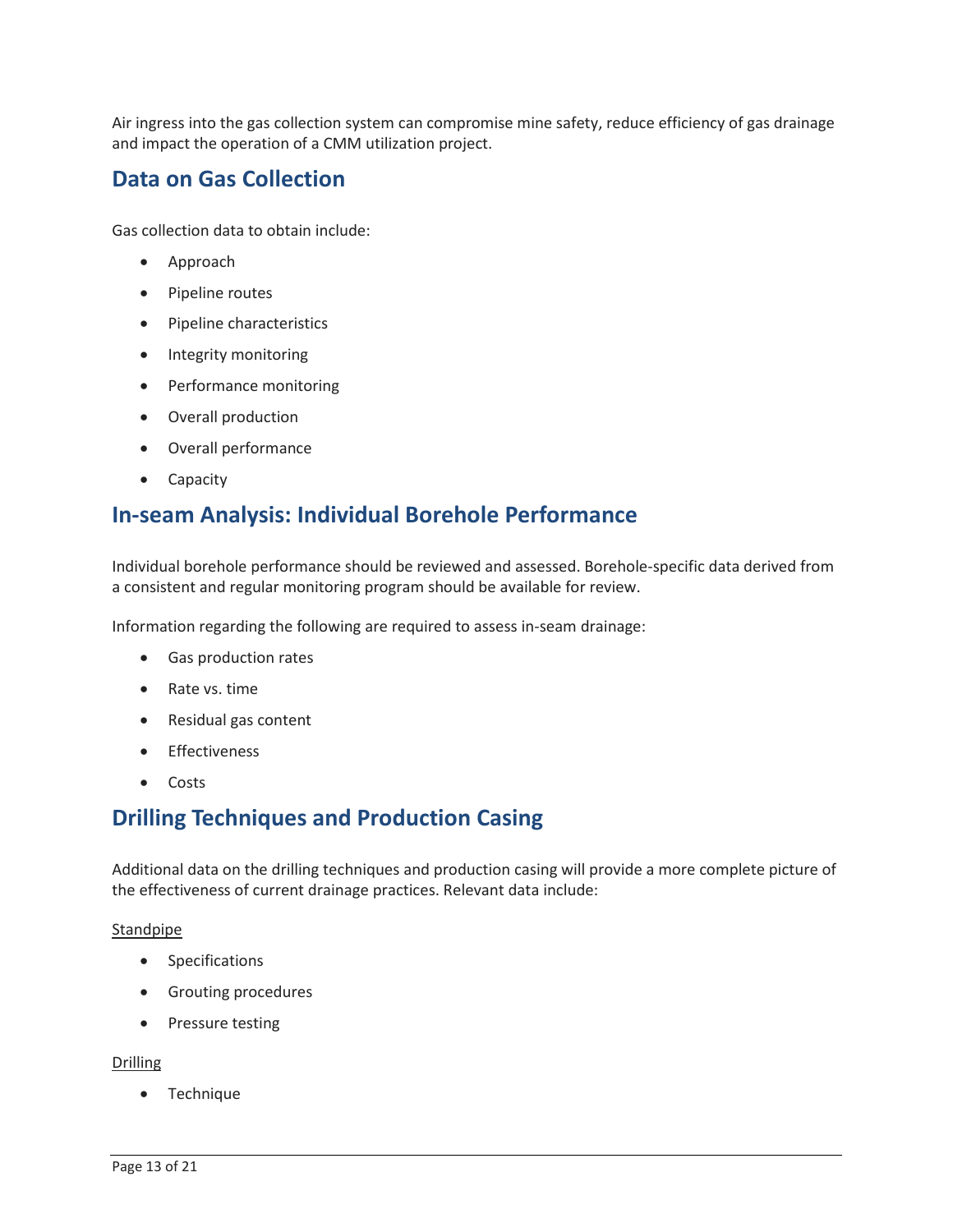- Equipment
- Geomechanical properties of coal seam
- Friability/solubility of the coal

## **Production Wellhead and Gas Pipeline**

 Monitoring provisions should be in place to regularly check the gas flow at the wellhead and to ensure any leaks or emissions are addressed.

Improvements to wellhead performance and the pipeline network can increase gas availability for use.

## **Data on Production Wellheads and Gas Pipelines**

Production wellhead data to collect:

- Gas/water separation
- Performance monitoring provisions
- Safety systems

Pipeline data to collect:

- Gas/water separation
- Performance monitoring provisions
- Gas flow distribution
- Concentration distribution
- Pressure distribution

## **Analysis of Gob Data**

 average daily data, or data collected at the same locations and times each day, such as: Collect and review data for each gob borehole or gallery, preferably continuously monitored data,

- Gas production rate (m3/min)
- Methane concentration
- Methane production rate in relation to:
	- o Coal production rate
	- o Location of the longwall face
- • Effectiveness of the gob wells, including if gobs/galleries are:
	- o Delivering methane flows at safe and useable concentrations (≥30% methane)
	- o Maintaining safe methane concentrations in the mine ventilation air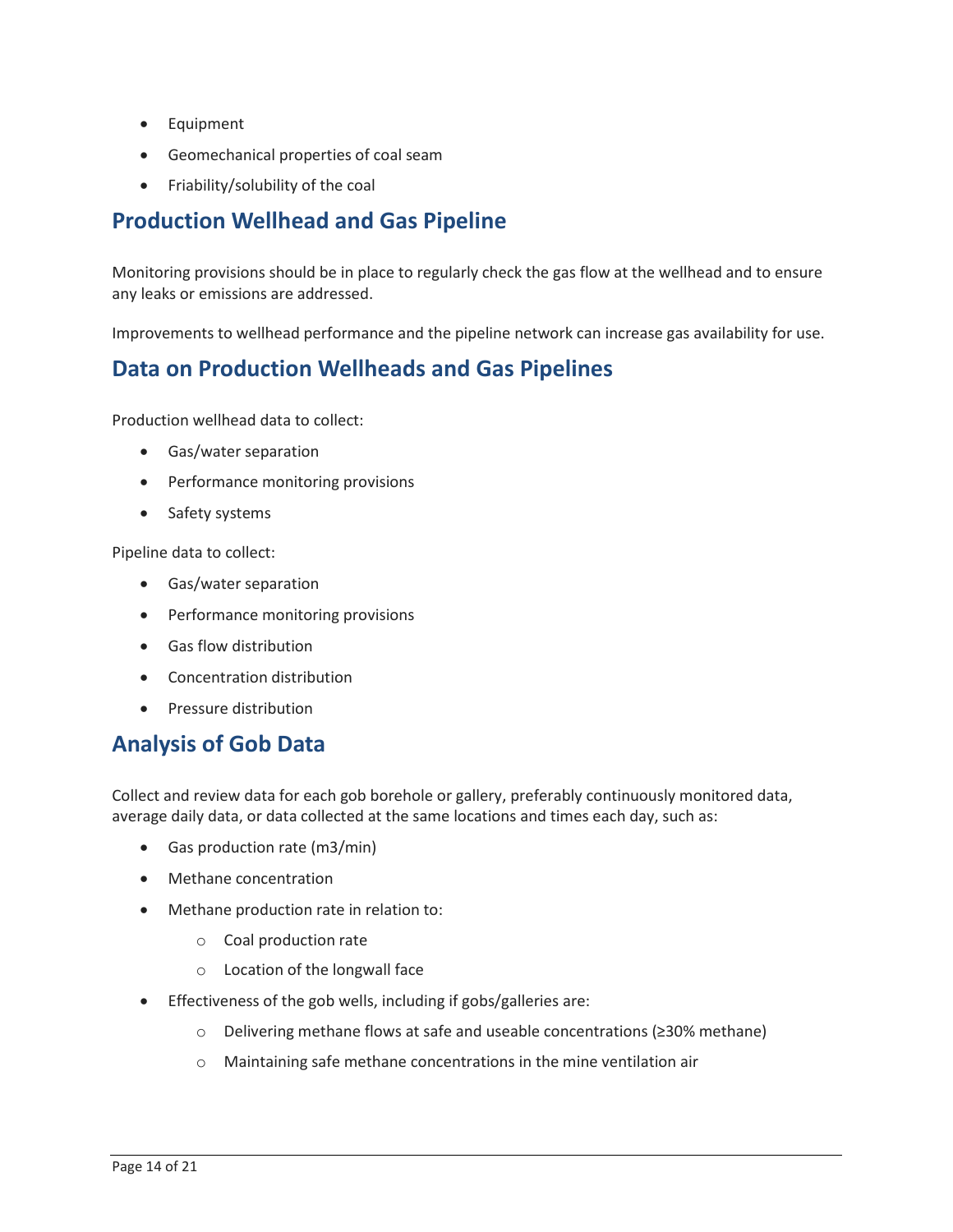## **Gob Gas Analysis: Individual Borehole Performance**

- Significant volumes of methane can be released into the goaf (gob) area as the longwall panel is mined through.
- the mined seam. • The zone of influence for gas-bearing coal and rock strata is 160-200m above and 40-70m below
- Gob gas may be removed from the mine by use of vertical surface boreholes, surface directionally drilled boreholes, in-mine directionally drilled boreholes, cross-measure boreholes and drainage galleries.

## **In-mine Drilling Techniques & Production Casing**

Similar to in-seam drainage boreholes, in-mine drilling techniques used for gob gas boreholes (directionally drilled, cross-measure, overlying/underlying drainage galleries) and production casing should be reviewed for the pre-feasibility study.

#### Development

- Installation technique
- Geomechanical properties
- Friability/solubility
- Costs

#### Standpipe/Connection

- **Specifications**
- **Procedures**
- Pressure testing

## **Surface Wellhead & Production Casing**

Use of vertical gob wells produce CMM at the surface where it is sent through a pipeline gathering system to an end-use.

A vacuum is eventually placed on the wellhead to create sufficient pressure to produce the gas.

## **Data on Surface Wellhead & Production Casing**

Where surface gob wells are used, the following information should be analyzed.

#### Production Wellhead

- Mover (i.e., fan)
- Vacuum pressure
- Performance monitoring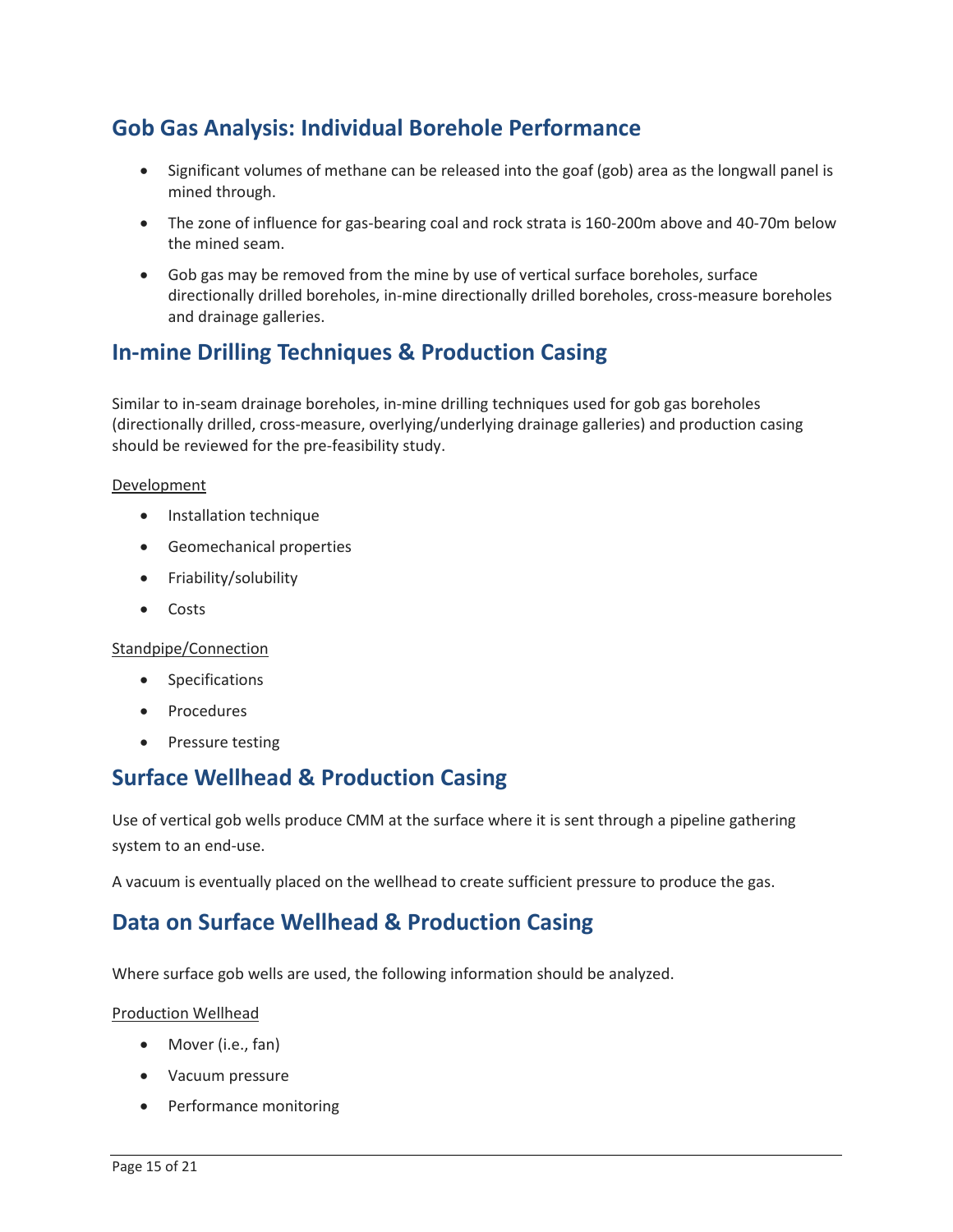#### Pipeline

- Wellhead vacuum
- Control provision
- Gas/water separation
- Gas flow distribution
- Concentration distribution
- Pressure distribution

## **Capture Efficiency of Gas Drainage System**

 emissions produced. See the table below for an example chart that displays capture efficiency by month "Capture Efficiency" of the drainage system is the share of drained gas as a percentage of total methane at a mine.

|                                         | Jul   | Aug   | Sep   | Oct   | <b>Nov</b> | <b>Dec</b> |
|-----------------------------------------|-------|-------|-------|-------|------------|------------|
| <b>Average Ventilation</b>              |       |       |       |       |            |            |
| $(m3/min$ of CH <sub>4</sub> )          | 23.7  | 21.9  | 24.5  | 21.6  | 17.9       | 20.7       |
| Average Captured                        |       |       |       |       |            |            |
| $(m3/min$ of CH <sub>4</sub> )          | 78.4  | 102.2 | 91.2  | 94.1  | 99.6       | 105.7      |
| Total ( $m^3/m$ in of CH <sub>4</sub> ) |       |       |       |       |            |            |
|                                         | 102.1 | 124.1 | 115.7 | 115.7 | 117.5      | 126.4      |
| Capture Efficiency (%)                  |       |       |       |       |            |            |
|                                         | 76.8  | 82.3  | 78.8  | 81.4  | 84.8       | 83.6       |

Capture Efficiency = CH<sub>4</sub> from drainage / (CH<sub>4</sub> from gas drainage + CH<sub>4</sub> from mine ventilation)

### **Capture Efficiency Considerations**

 Greater efficiency can indicate better designed boreholes and a more effectively operated gas collection system.

- Lower efficiency potential for improvements to gas drainage that could increase gas quantity and quality.
- • Higher efficiency there may be limited improvements that can be made to gas drainage and it may not be cost-effective to do so.

 efficiency but very low methane concentrations may indicate an over-reliance on gas drainage. Efficiency should also be considered with  $CH_4$  concentrations in mine ventilation and gas drainage. High

## **Capture Efficiency Data**

To accurately assess capture efficiency, obtain and review the following data.

#### System Efficiency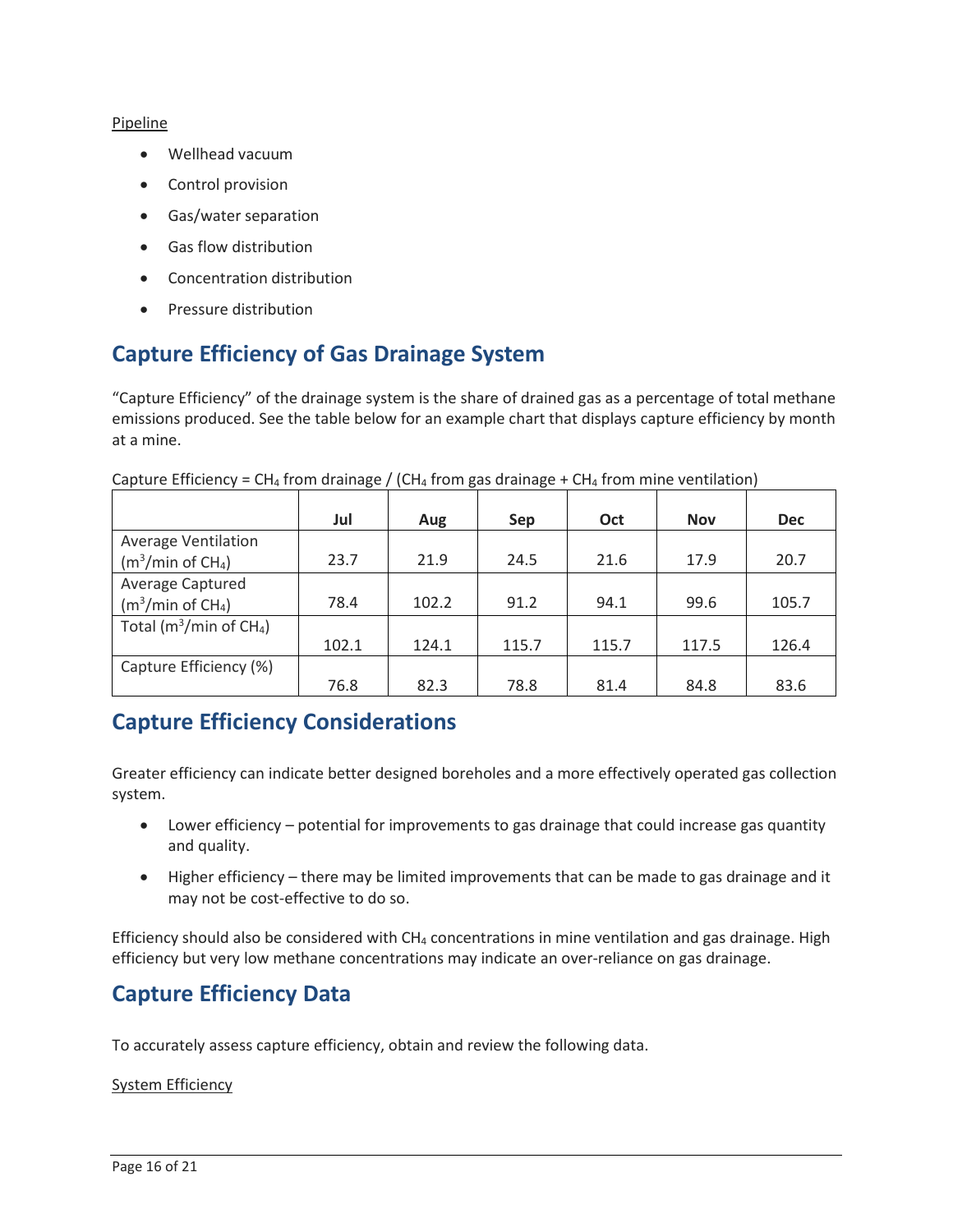- In-seam drainage/panel/district
- Gob gas drainage/panel/district
- Overall methane drainage efficiency

#### **Observations**

- Overall effectiveness
- Contributions
- Concentrations
- Impact on mining

## **Module 2 Summary**

 prepares the pre-feasibility study report with an understanding of mine operations and methane In this module, you learned about the two stages of data collection that provide the person who management.

This allows for early-stage evaluation of CMM or VAM project potential before commitment of significant financial and labor resources for the pre-feasibility study.

While it is ideal to obtain all of the data identified in this module, it is rarely feasible to do so.

It is imperative to recognize, understand and account for the potential uncertainties of the data throughout the development of the pre-feasibility study.

 The analysis and outcomes of a pre-feasibility study are only as good as the data that underpin the study.

## **Looking Ahead**

 the sources and management of CMM at a mine. This will be supported through acquisition and outlined in Module 3 - Resource Assessment. The initial data request and detailed mine evaluation provide the basis for a thorough understanding of evaluation of additional geologic data to define the gas resource available for CMM recovery and use as

## **Thank you!**

You have completed Module 2.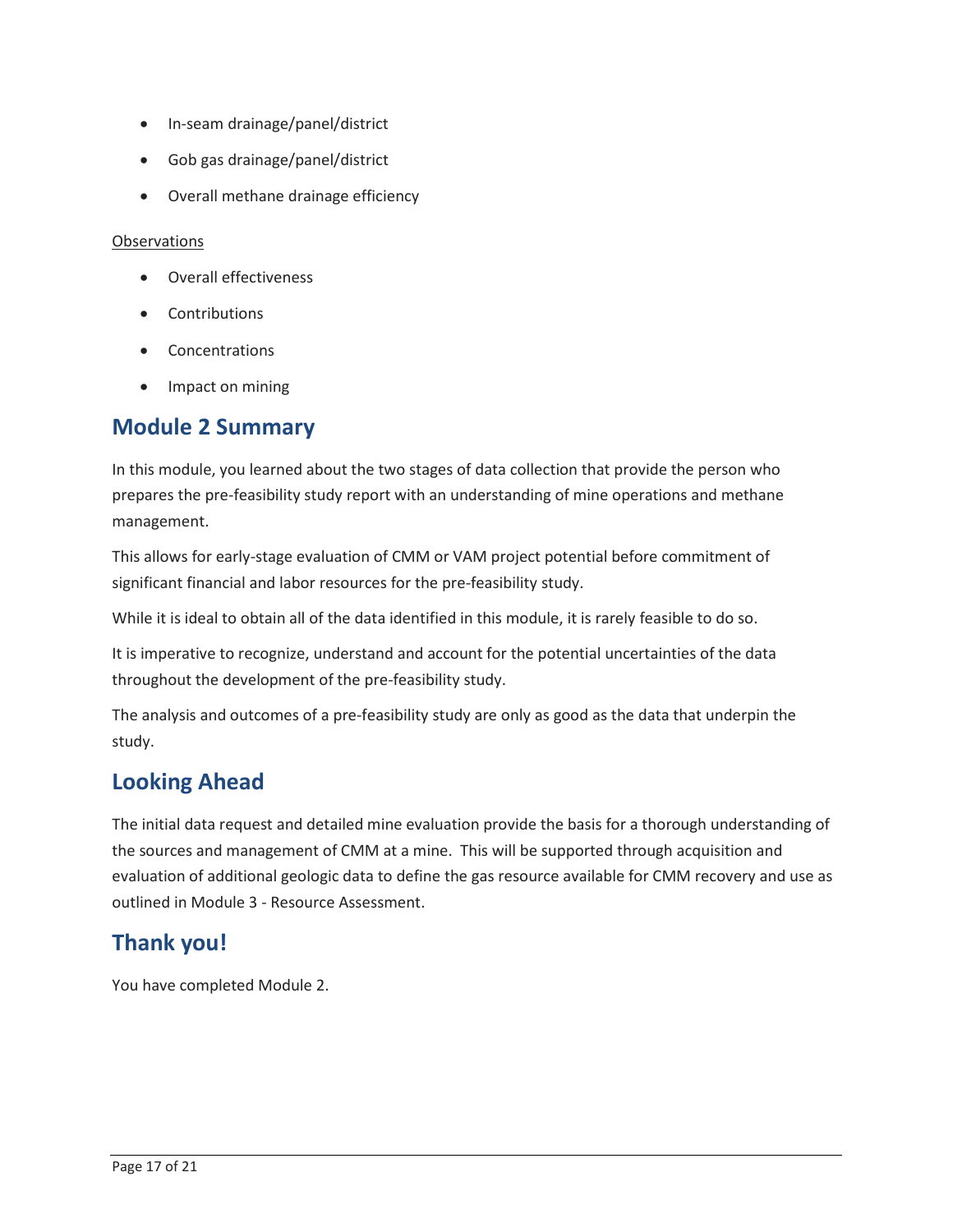## **Glossary of Terms**

 **Behind Shield** — Longwall shearer machines have a protective shield that prevents the floor and roof shield and is a source of methane emissions into the mine workings. from collapsing onto the shearer during mining of the longwall panel. The gob area exists behind the

 **Beltways** — Pathways within the mine where belt conveyors carrying coal or other products move product.

 **Bleeder Shaft** — A vertical shaft through which gas-laden air from working districts is discharged to the surface. Bleeder shafts are typically not man/material shafts and have higher allowable methane concentrations.

 **Booster Fan** — An underground ventilation device installed in series with a main surface fan that is used to boost the pressure of the air current passing through it.

**Borehole** — A narrow shaft bored in the ground, either vertically or horizontally.

 **California Cap-and-Trade** — The Cap-and-Trade Program is a key element of California's strategy to declining limit on major sources of GHG emissions throughout California, and it creates a powerful reduce greenhouse gas (GHG) emissions. It complements other measures to ensure that California costeffectively meets its goals for GHG emissions reductions. The Cap-and-Trade Regulation establishes a economic incentive for significant investment in cleaner, more efficient technologies.

 **Carbon Registry** — A publicly available system that tracks carbon offset projects and issues offsets for each unit of emission reduction or removal that is verified and certified.

 **Casing** — A large diameter pipe that is assembled and inserted into a recently drilled section of a borehole.

 **Coal Mine Methane (CMM)** — Methane released from coal due to mining activities. Like CBM, CMM is a subset of the methane found in coal seams, but it refers specifically to the methane found within mining areas (e.g., within a mining plan), while CBM refers to methane in coal seams that will never be mined. Because CMM would be released through mining activities, recovering and using CMM is considered emissions avoidance.

 **Concentration Distribution** — A spatial representation of various coal mine methane concentrations within a given mine.

**Degasification —** The process of removing gases from a coal mine.

 **Drainage Galleries** — Existing roadways or purpose-driven roadways above or below the mined seam that collect methane from gob areas. The galleries are sealed, and vacuum pressure is applied to draw the gas from the galleries into the pipeline system. These are also sometimes referred to as superjacent boreholes.

otherwise known as a candlestick flare, or in an enclosed flare, sometimes referred to as a ground flare.<br>Page 18 of 21 **Flaring —** Controlled combustion of natural gas. Flaring CMM at a coal mine can occur in an open flame,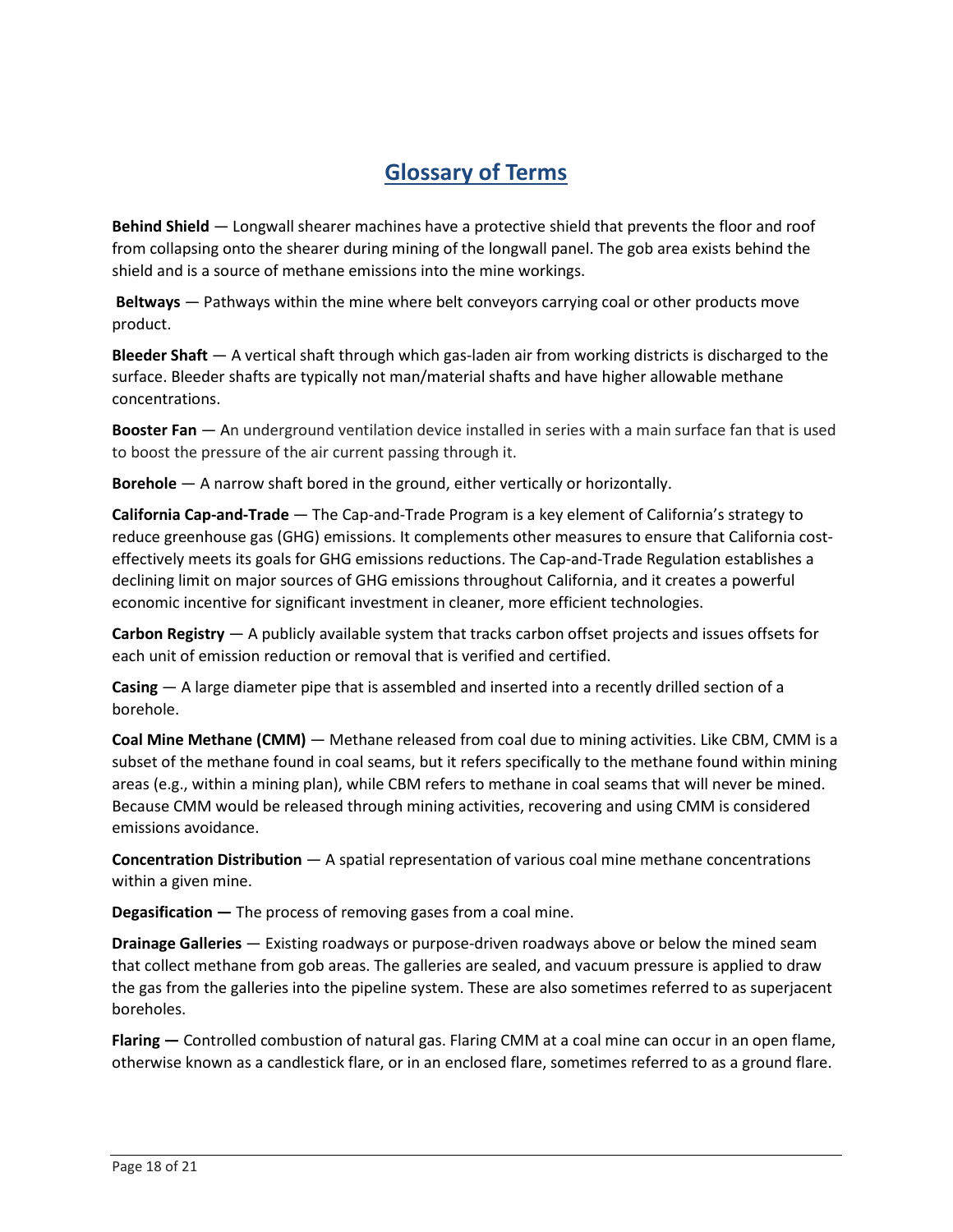**Friability** — When coal is easy to break or crumble it is said to be friable. This has a significant impact on gas management as gas drainage boreholes drilled in friable coals can easily collapse, thereby inhibiting degasification of the mine.

 **Gas Composition** — The gas composition of any gas can be characterized by listing the pure substances it contains and stating for each substance its proportion of the gas mixture's molecule count.

**Gas Content —** Volume of gas contained in a unit mass of coal and is generally expressed in cubic meters, at standard pressure and temperature conditions, per ton of coal.

 **Gas Drainage** — Methods employed by underground coal mines, abandoned mines, and occasionally advance of mining using pre-drainage techniques and from coal seams disturbed by the extraction surface mines, for capturing the naturally occurring gas in coal seams to prevent it entering mine airways. Gas drainage systems include a combination of drainage boreholes and/or galleries, a gathering network, and vacuum pumps to draw gas to the surface. Gas can be removed from coal seams in process using post-drainage techniques. It is often referred to as methane drainage if methane is the main gas component target to be captured. Gas drainage produces coal mine methane of a higher quality than ventilation, generally in the 25 — 100 percent range.

 **Gas Outbursts** — An outburst is the sudden and violent ejection of coal, gas and rock from a coal face and surrounding strata in an underground coal mine. When outbursts occur, they can be very serious events, possibly even resulting in fatalities.

 **Gas Production** — The quantity of gas produced by pre-mine drainage and post-mine drainage boreholes and drainage galleries.

 **Gas Production Forecast** — An attempt to predict methane emissions from gas drainage systems using the following methods: basin-wide emission factors; generic gas content vs depth curves; mine-specific emission factors; probabilistic methods; engineering equations; reservoir simulation.

 **Global Methane Initiative (GMI) —** Launched in 2004, the GMI is an international public-private initiative that advances cost-effective, near-term methane abatement and recovery and use of methane sources is a cost-effective approach to reduce greenhouse gas (GHG) emissions and increase energy as a clean energy source in three sectors: biogas (including agriculture, municipal solid waste, and wastewater), coal mines, and oil and gas systems. Focusing collective efforts on methane emission security, enhance economic growth, improve air quality and improve worker safety.

 **Gob (Goaf) —** Broken, permeable ground where coal has been extracted by longwall coal mining and the roof has been allowed to collapse, thus fracturing and de-stressing strata above and, to a lesser extent, below the seam being worked. The term gob is generally used in the United States; elsewhere, goaf is generally used.

 **Historical Emissions** — A record of the past volume of methane emissions associated with coal production.

 **Igneous Intrusions** — Molten magma that rises from the mantle that thrust into existing rock formations.

 **International Centres of Excellence on CMM** — The International Centres of Excellence on Coal Mine Methane (ICE-CMM) are designed as non-profit entities subject to the national laws of the host Member States and operating under the auspices of the UNECE Group of Experts on Coal Mine Methane. The Centres support capacity-building activities in United Nations Member States and serve as a platform for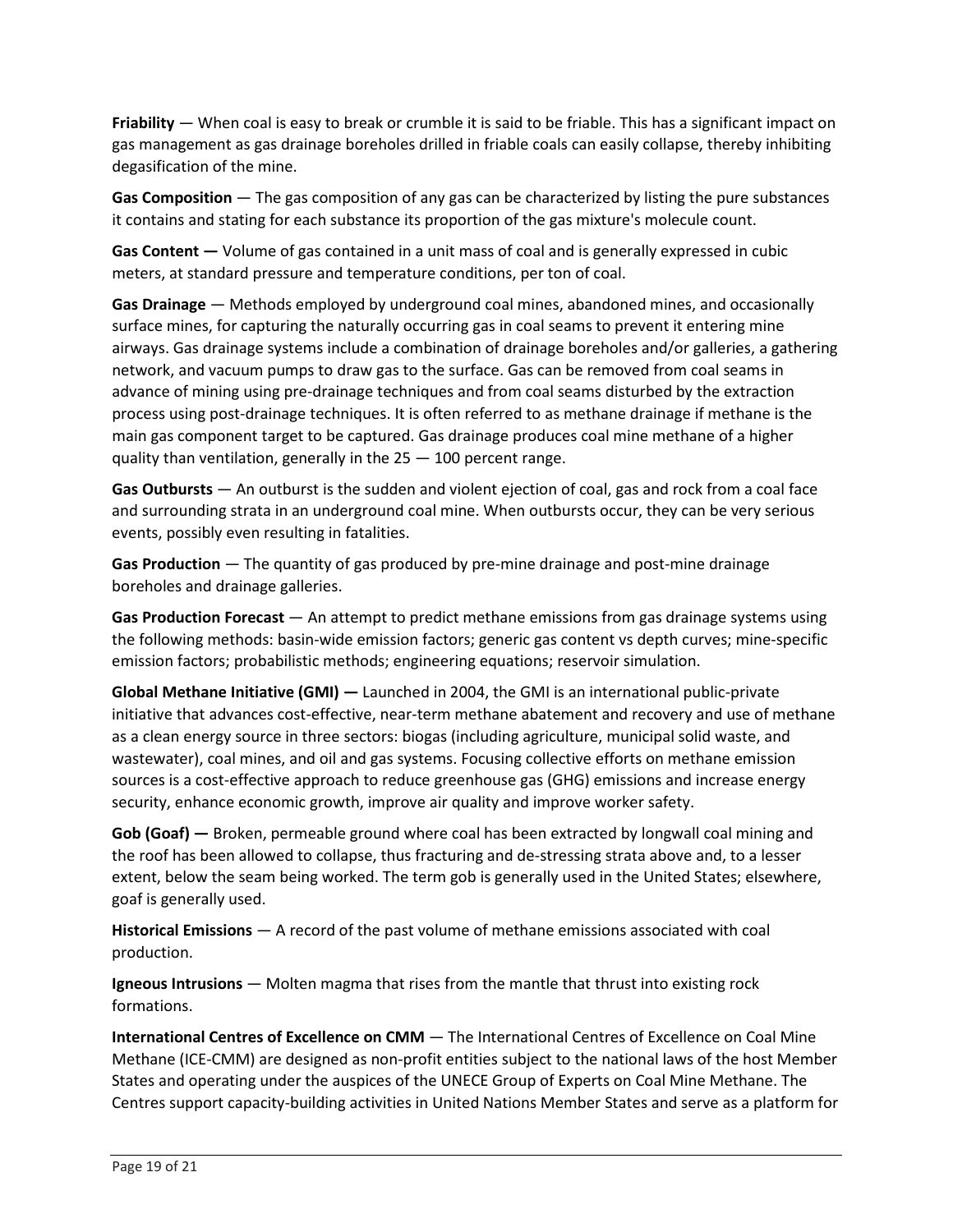discussion on safety, environmental and economic aspects of coal mine methane (CMM). In particular, they focus on such issues as effective drainage and use of methane in coal mines and abatement of carbon emissions through cost-effective and socially responsible use or destruction of captured methane.

**Karst** — Terrain that has sinkholes, sinking streams, caves, and springs.

 **Longwall —** One of three major underground coal mining methods currently in use. Employs a shearer long. This mining method can produce large quantities of coal and gas. which is pulled mechanically back and forth across a face of coal that is usually several hundred feet

**Longwall Face —** The end of the longwall panel that is being cut by the longwall shearer.

**Longwall Panel —** Large blocks of coal that are mined with a longwall shearer.

 **Methane** — Methane is a potent greenhouse gas. Methane's lifetime in the atmosphere is much shorter Methane is the main precursor of ground level ozone pollution, and thus affects air quality. Methane is also an energy resource that can be captured and used. Methane in mines poses safety risks, due to its than carbon dioxide, but it is 28 times as efficient at trapping radiation than CO2 over a 100-year period. explosiveness when mixed with air.

**Mining Seam —** A bed of coal lying between a roof and floor.

 under-mining but producing gas during and after the seam is being mined. **Post-Mine Drainage** — Drilling boreholes (vertical gob wells, cross-measure boreholes, directional horizontal boreholes, or gob drainage galleries) in advance of mining so that they are in place prior to

 **Post-Mine Drainage Boreholes** — Boreholes drilled above or below the mined seam which produce the surface or in-mine. Initially, methane concentrations can be high, but concentrations will decline methane from gob areas after the coal seam is mined. Post-mine drainage boreholes can be drilled from relatively quickly as air from the gob area is drawn into the boreholes. There are also commonly referred to as post-drainage boreholes.

 **Pre-Feasibility Studies** — Typically provide a detailed technical analysis of site-specific information and considers project financing. Provides a gas production forecast and a review of current gas drainage practices. However, this document provides less granularity than a full feasibility study. This document is typically not considered a "bankable" document.

 **Pre-Mine Drainage** — Drilling in-seam boreholes to extract gas from the coal seam in advance of mining operations.

 **Pre-Mine Drainage Boreholes** — Boreholes drilled into the mined seam or adjacent gas-bearing rock seam is mined. Once mined-through, gas production ceases. Methane concentrations can be very high, and coal strata in advance of mining to remove methane before mining occurs. Pre-mine drainage boreholes can be drilled from the surface or in-mine. Gas is produced in the boreholes before the coal and boreholes can produce gas for many years in advance of mining. These are also commonly referred to as pre-drainage boreholes.

 **Production Casing** — Production Casing refers to the casing that is run across the reservoir in sections through which the well will be drilling. It is one of the final intervals of the casing which is performed during the casing of a well. The Production Casing is the deepest section of casing in a well just above